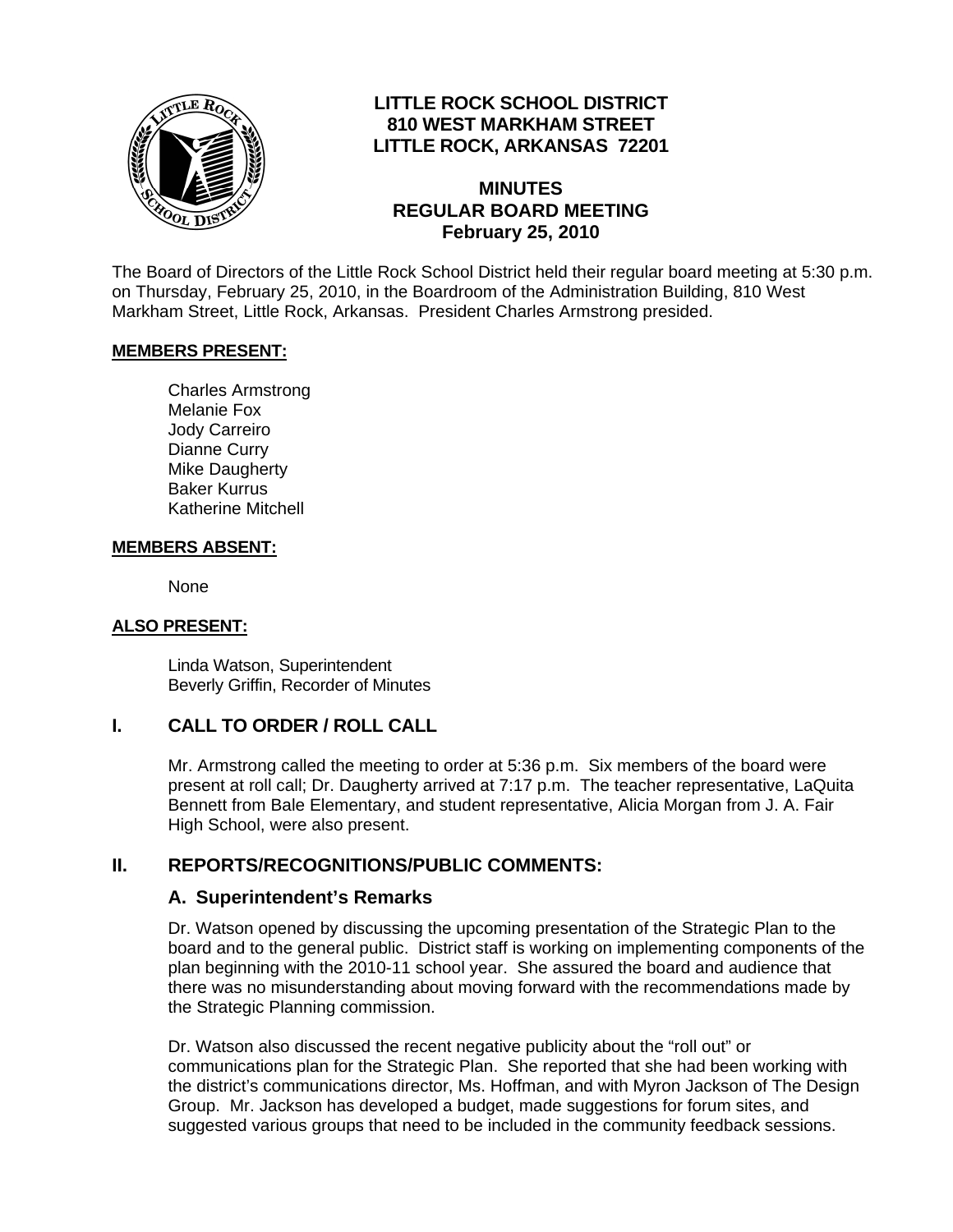Mr. Jackson was present to respond to questions and to help clarify the intent of rolling out the communications plan in a timely manner. He reported that the tentative plan included 6-8 individual community forums within a ten-day period. They will encourage a cross-section of the community for participation. Ms. Hoffman stated that it was expected the board would be prepared to vote on the plan in March.

Board members requested a copy of the communications plan and information on the budget. They also asked for a list of the proposed forum sites, constituency groups to be included in the forums, and that the board be given an opportunity to review the site information prior to release to the public. They asked that citizens in each board zone be given an opportunity to participate in the forums. Ms. Curry asked if a survey could be conducted on the public perception of the plan, and Ms. Kohler offered the use of the CTA's subscription to "survey monkey" as a resource to Mr. Jackson and the district.

At the agenda meeting on February 11, 2010, the superintendent presented a certificate of recognition to **Charlotte Cook.** Ms. Cook is the Young Astronaut Specialist at Carver Magnet Elementary, and is one of only 40 teachers in the nation to be awarded a fellowship with the **NASA Endeavor Science Teaching Certificate Project**. Her selection will allow Ms. Cook to participate in online interactive graduate courses with NASA and will allow her to earn graduate credit and a Certificate in STEM education from Teachers College of Columbia University in New York.

Dr. Felicia Hobbs, principal of Gibbs Magnet Elementary, introduced Susan Purvis, Gibbs art teacher, and Kr. Kristin Mann from the UALR History Department. They shared information regarding an exhibit by Gibbs Students on display at the Arkansas Studies Institute Gallery. The students researched the history and background of Judge Miflin Gibbs, who was a prominent African American citizen of Little Rock for whom the school is named. The official unveiling of the exhibit is at 6:00 p.m. on Friday, February 12 at the Arkansas Studies Institute galleries.

The exofficio representatives to the board were presented with a certificate of appreciation for their service to the board. The student representative was **Elicia Morgan** from **J. A. Fair High School**, and the teacher representative was **LaQuita Bennett** from **Bale Elementary School**.

## **B. Remarks from Citizens**

**Kevin Scribner**, Hall High school parent, spoke on behalf of other parents and students at Hall. He stated, "Nothing is wrong with Hall . . . Hall is not a broken school." One local media outlet had recently placed a negative spin on disciplinary events at the school, and Mr. Scribner stated that "the media should not be allowed to tell the public what is going on at Hall. If you want to know what is going on at Hall, go to Hall." He asked the board to visit the school, and to believe that the faculty and staff at Hall are doing their best for all students at the school.

**Gwendolyn Thompson**, grandmother of a first grader at Romine, addressed the board regarding her grandson's academic and disciplinary problems. She was expressed concern regarding her attempts to develop a strategy to assist her grandson.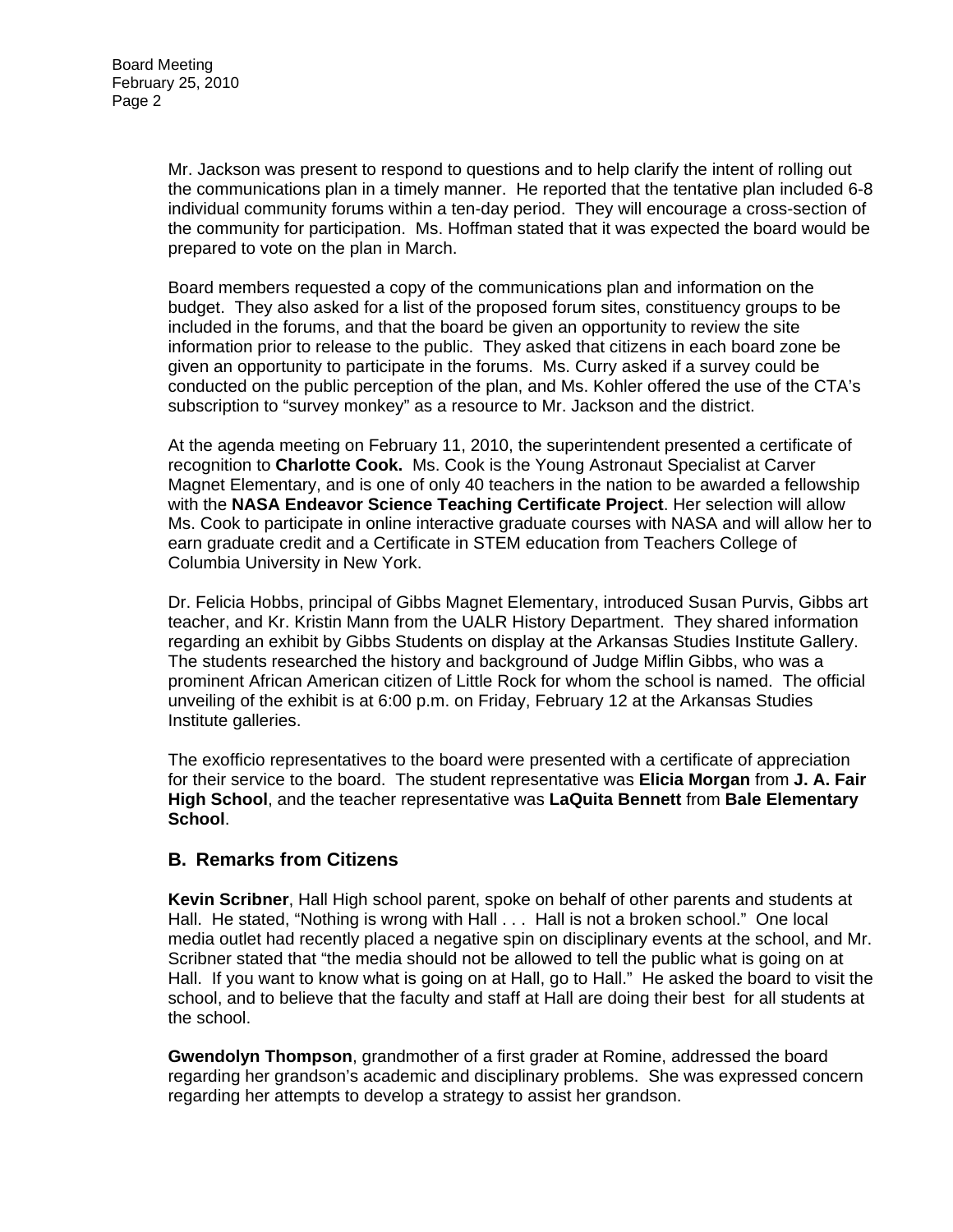**Eric McKissick**, Hall High School parent, echoed comments made earlier by Mr. Scribner. He stated that Hall is a community of 1300 students with a proud history and tradition. He expressed sadness at seeing the Hall High name "dragged through the mud." He expressed confidence that the school administration was working to address the issues, and he stated that there remains a great deal of pride in the school. "There are good kids – excellent students – who are being painted with a broad bad brush." He expressed support for the principal and teachers and stated that parents at Hall are still committed to excellence.

**Shari McGraw,** also introduced herself as a Hall High school parent and strong supporter. She stated that she had made it a lifelong goal to stress the importance of an excellent education for her children. She felt that excellence was being provided at Hall. She also stated that a television reporter had confronted her at Hall, but didn't want to hear the good things she had to say. The reporter moved on until she found someone who would speak about the bad things going on. She felt that Hall appears to be the "forgotten school" in the LRSD; however she remains supportive of the faculty and staff.

**Wayne Burt** addressed the board as a member of the strategic planning commission, stating that he felt compelled to come forward as a member of the team because of a recent news article published in the *Arkansas Democrat Gazette.* He expressed his initial concerns and reluctance to serve on the commission based on personal past history and experiences in the LRSD. He noted that he had met with and worked with previous superintendents, but that he was impressed by the superintendent and members of the commission. He expressed disbelief and disagreement with the letter reported in the newspaper from the cochairmen and stated his personal impression that Dr. Watson was fully in favor of the commission's goals and decisions.

# **C. Little Rock PTA Council**

**Patty Barker**, LR PTA Council, also reported that she had served on the strategic planning commission. She expressed surprise in the comments published in the newspaper, and noted that at the last meeting of the commission, there was unanimous support for the plan as presented by the consultants.

Ms. Barker also commented on the remarks from Hall High School parents, and stated that she was looking forward to working with the parents from Hall through the PTA. She stated "every school in the district should be a flagship school," and that the PTA would supports the parents and the school's efforts to overcome the recent bad press.

She announced that the Founders' Day luncheon, which was cancelled due to inclement weather, had been rescheduled for May 6. They will combine the luncheon with the annual spring meeting. Teachers and administrators who were selected for PTA awards will be notified at the next meeting on March 9 at Washington Elementary.

She thanked the district for providing support for the local PTA units through the membership incentive, and noted that the funds are deposited to the schools' activity funds for use to support PTA activities. Ms. Barker closed by announcing that the statewide PTA convention would be held in Little Rock this year, April 30 – May 1 at the Embassy Suites.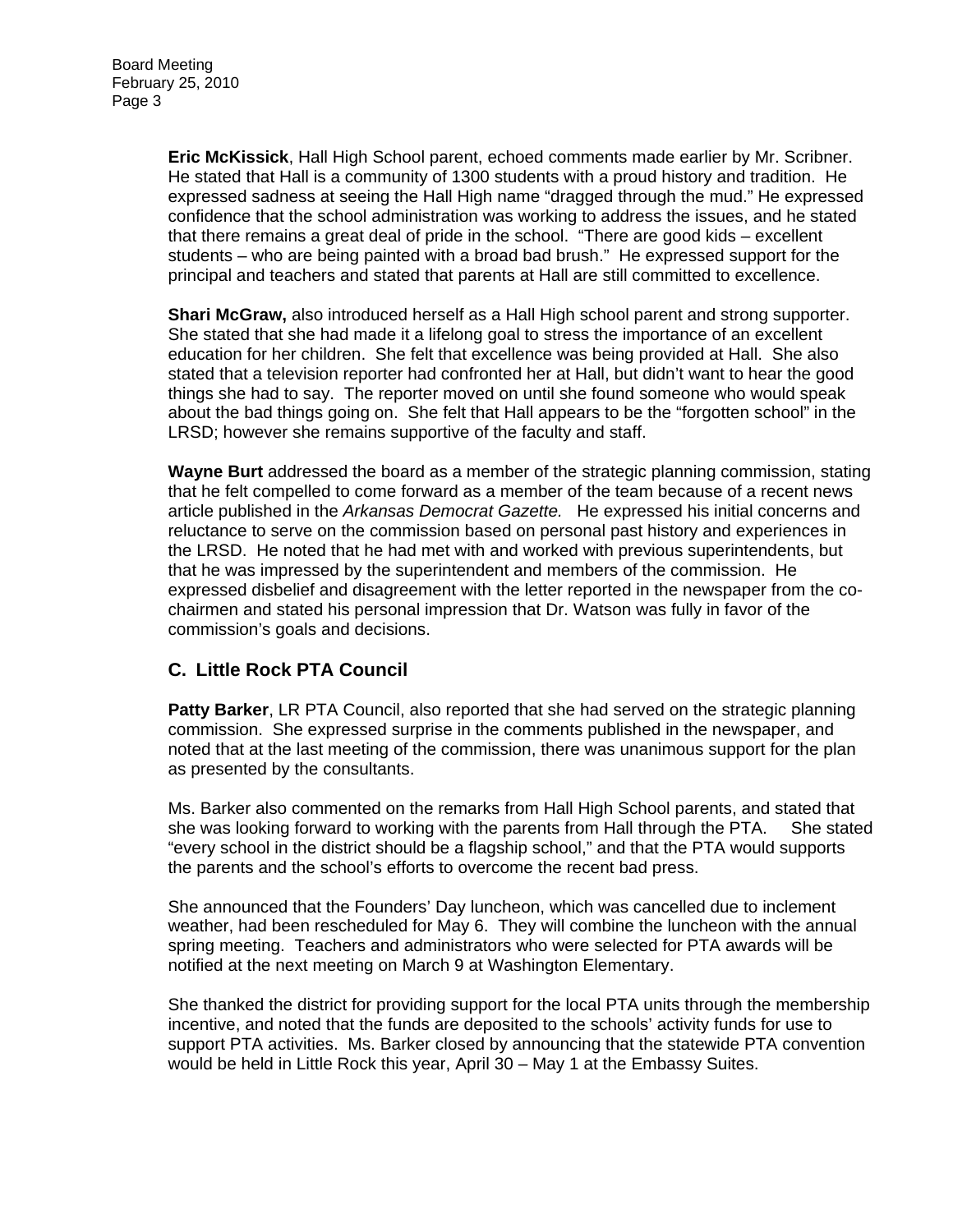## **D. Little Rock Classroom Teachers Association**

**Cathy Koehler** recognized the students in attendance and called them "the most important people in the room," acknowledging that everyone has the best interest of students at heart. She stated that she was aware that board members had been visiting Hall for the past few years, not just since the negative press came to Hall. She noted that the media didn't print the good news when a student from Hall won the THEA foundation scholarship, and the media doesn't give air time to positive news. She assured the audience that there are processes in place to address concerns and the administration was not given an opportunity to address the negative reports prior to airing them on television.

Ms. Koehler went on to say that the LRSD is doing what they are supposed to do; they are reporting what is going on and are not trying to hide anything under the rug. She stated that the incident at Hall, where a student was found to be in possession of a gun, was handled in exactly the right and appropriate manner.

She closed by stating that work was underway to address some of the strategies for addressing the recommendations from the strategic plan. Conversations are being held every day, and all involved are willing to get the action plans in place to benefit the students.

## **E. Donations of Property**

The board was asked to approve the receipt of recent donations to the district. The student ex officio, Elisha Morgan, read the list of donations. Ms. Fox made a motion to approve the donations; Ms. Curry seconded the motion and it **carried unanimously**.

| <b>SCHOOL/DEPARTMENT</b>         | <b>ITEM</b>                                                                                                                              | <b>DONOR</b>                                  |
|----------------------------------|------------------------------------------------------------------------------------------------------------------------------------------|-----------------------------------------------|
| Dodd Elementary                  | Eight (8) cartons of mixed arts & crafts<br>merchandise valued at approximately<br>\$500.00                                              | Michael's Store #4819                         |
| Parkview Magnet High School      | Several items of photography<br>equipment valued at approximately<br>\$1,200.00                                                          | Jan Bowen                                     |
|                                  | Several items of photography<br>equipment valued at approximately<br>\$1,100.00                                                          | Ben Moody Photographer                        |
| <b>Western Hills Elementary</b>  | Jenco vibraphone, valued at<br>\$1,600.00 for the music classroom.<br>Donation received in December 2009                                 | Mr. Ed. Green                                 |
| Woodruff Early Childhood Center  | \$200.00 cash to be used to provide<br>incentives and materials for faculty &<br>staff members                                           | Dayspring Behavioral Health<br>Services of AR |
| <b>LRSD Fine Arts Department</b> | Seventeen copies of "Young Artists at<br>the Rep," a book of photographs to be<br>distributed to drama teachers. Valued<br>at \$1,020.00 | Little Rock Athletic Club                     |

#### **DONATIONS**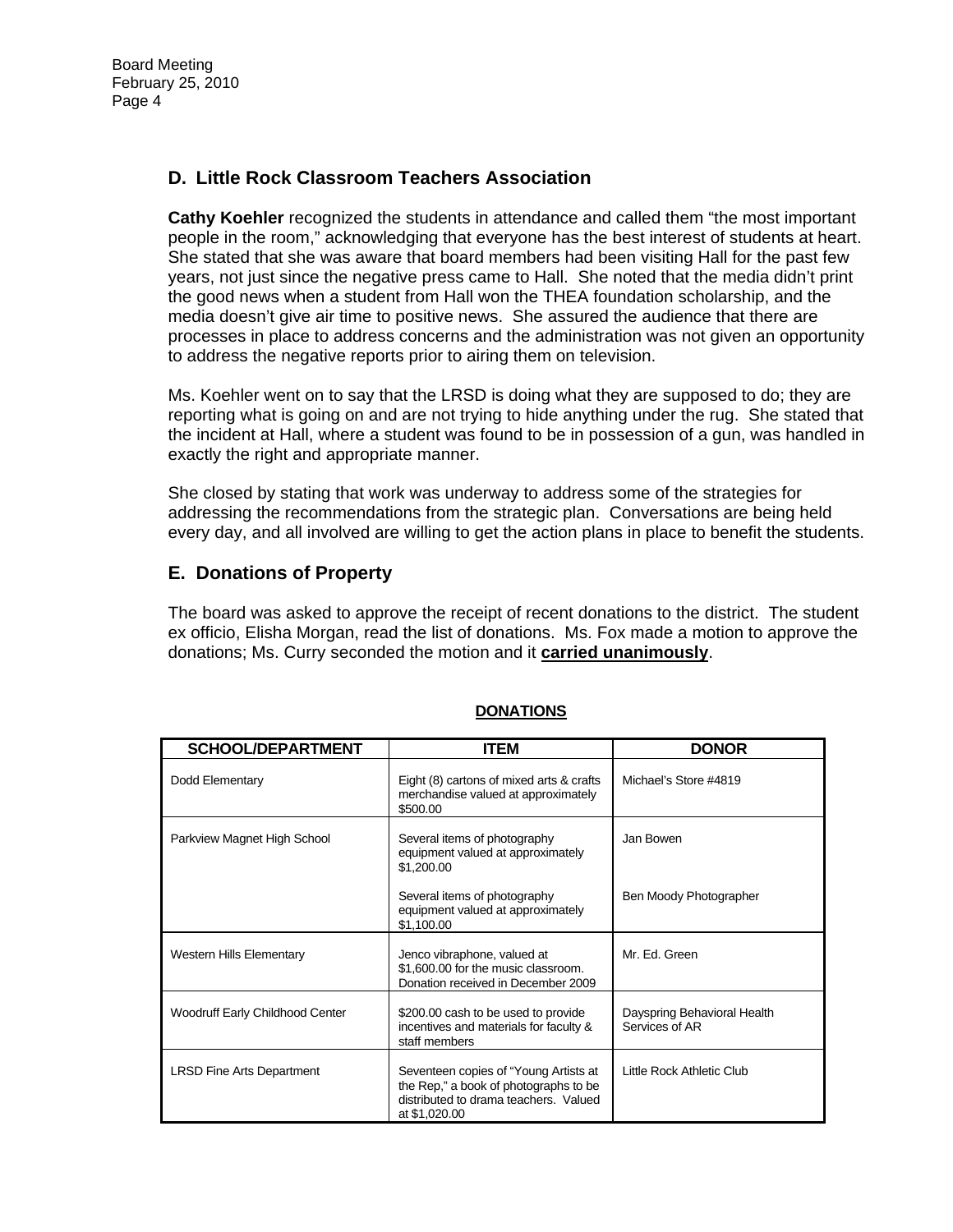#### **REORDER OF THE AGENDA**

Mr. Carreiro made a motion to reorder the agenda to hear the report and take action on Agenda Item **VIII. A. GAAP Financial Statements and Audit Report for June 30, 2009 and Item VIII. D. Issuance and Delivery of Bonds.** Ms. Fox seconded the motion and it **carried unanimously**.

Discussion and action on these two items was conducted at this point in the meeting, but will be reported in the order they were initially placed on the agenda.

## **III. REPORTS AND COMMUNICATIONS**

## **A. Remarks from Board Members**

**Dr. Mitchell** reported that she had attended a meeting coordinated by the administration and the ViPS mentoring program staff with members of the faith based and other community organizations. This meeting was to seek mentors for students in the district who need contact with positive role models. She encouraged the public to get involved with the students, and reported that training for mentors will be conducted.

Dr. Mitchell had also reported that she had attended a program at the Clinton Library where Parkview students presented a Black History month program. Students in the arts, music and drama department departments at Parkview participated. She had also participated in a day-long workshop on prevention of bullying. She closed by thanking the speakers from Hall High School for their comments and for their willingness to work with the staff at Hall.

**Ms. Fox** thanked the teachers who were still in the schools conducting parent teacher conferences. She announced that this was school counselor appreciation day and that the recognition for paraprofessional's day had been the previous week. She encouraged listeners to be sure and thank these employees for the good work they do in the schools for our kids. She closed by thanking the parents from Hall for attending the meeting and supporting the staff at Hall.

**Mr. Kurrus** also expressed appreciation to the parents from Hall. He relayed a story about a teacher from Hall who had taken the time out of the middle of the day to call a parent just let them know that their student was doing well. He assured listeners that the staff at Hall cares about the kids. He expressed the utmost confidence in the people at Hall to prevail in the lives the kids who are there.

Mr. Kurrus also reported that he was a member of the strategic planning commission and that their work should be judged not on the written plan and not on what is said, but what is done. The board and administration have to take the plan and put it into action. "We have to make it happen."

Mr. Kurrus closed by encouraging attendance at district athletic events. He had been to several basketball games and a state wrestling tournament. He reported that baseball season would start on Monday, and that the student athletes do their very best in athletics and academics. "Our kids do everything they can to be the best that they can be."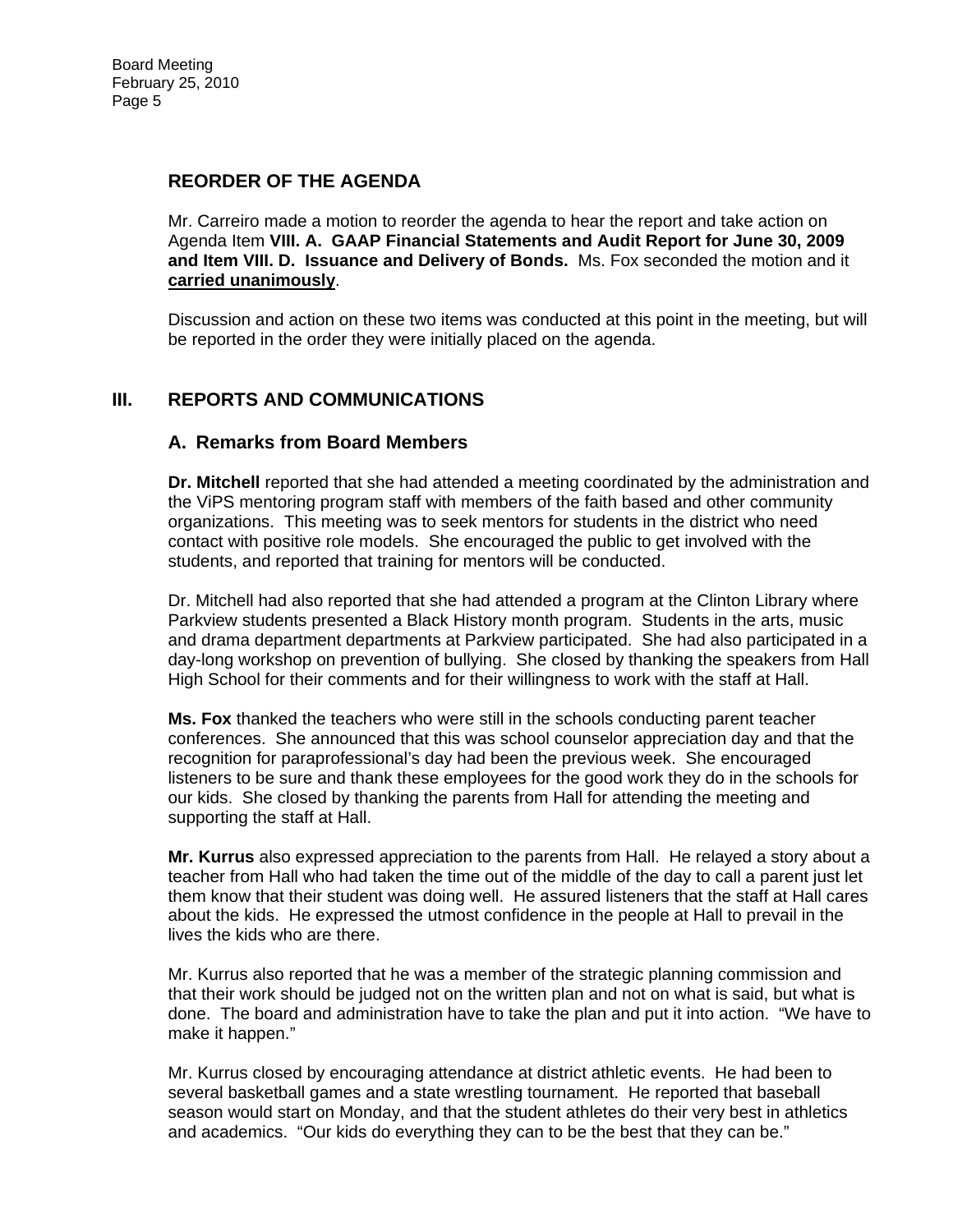**Ms. Curry** reported that she and Dr. Mitchell had attended the CUBE / Federal Relations Networking Conference in DC in January. She stated that 800 districts from across the nation had participated in networking with each other and speaking with congressional representatives and school leaders from across the nation. She closed by saying that "changes are coming and we want to be on the forefront."

**Mr. Carreiro** made comments regarding the strategic plan. He expressed commitment to doing his best to ensure that we take the plan seriously and promised that he would attend some of the community meetings. He stated that the process would be exciting and would keep the LRSD moving forward; that it would be hard work, but very important and rewarding. He closed by expressing appreciation to the employees in the student registration office. They just completed two weeks of open enrollment, and he had stopped by to see the staff "working like crazy." He noted that there were long lines, but that they were moving along as quickly as possible.

**Mr. Armstrong** assured the audience that the strategic plan would be implemented, and that he expected the board would be ready to vote on the plan in March. He expressed his belief that the plan was a good thing for the district, and that although we are a little behind on the timeline for the media and communications planning, that the plan would be implemented.

Speaking to comments earlier in the meeting regarding the media reports from Hall High, Mr. Armstrong assured the community that the board and the administration are serious about the climate in the schools, the perception of disciplinary problems, and the safety of our students and staff. He asked for participation from parents, and he encouraged people from the churches and other community groups to become involved in providing mentors and positive guidance for students who may not have everything they need at home. He closed by saying "We have to work together to resolve the issues involved in an urban school district. Students can be motivated to want to learn."

# **B. Legal Update**

Mr. Kurrus made a motion to suspend the rules to consider a settlement agreement presented by Attorney Eddings; Dr. Mitchell seconded the motion and it **carried unanimously**.

Action was taken at this point in the meeting, but will be reported in the order it was originally placed on the agenda.

Attorney Eddings reminded the board that the hearing in federal court for the Pulaski County Special School District would begin on Monday, March 1. He also reported that the ADE Board had approved a request from E-stem to increase enrollment at the elementary and middle school levels, but not at the high school level.

## **C. Quarterly Report: School Improvement Specialists**

Mr. Glasgow presented information which was summarized from the reports of the school improvement specialists. The report was printed in the board's agenda.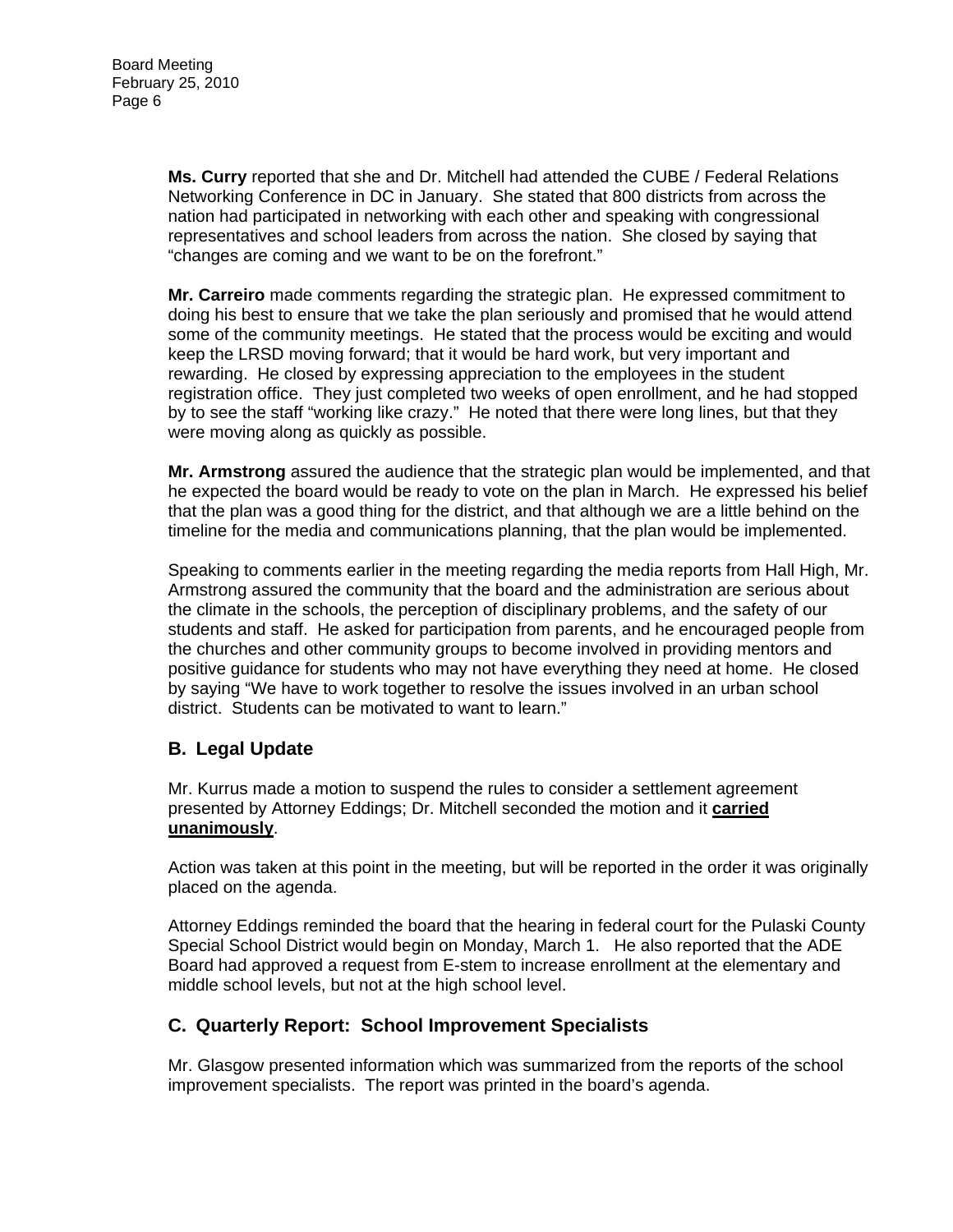Mr. Glasgow made brief remarks regarding the reports provided by the specialists, noting that the principals in the schools might not like the process of submitting the quarterly reports, but that the requirement provided important information that was very useful in assessing the areas for immediate improvement. He noted that one requirement was to have an assessment wall to track the progress of individual student progress. This provides a highly visible reminder of strengths, weaknesses, and areas in need of emphasis.

Mr. Glasgow reported dramatic improvement in SOAR tests over last years' results, and indicated that there was a strong positive correlation between SOAR and Benchmark tests. The reporting requirements force the school administrators to think about the things they are required to report on and these requirements allow them to see the deficit areas immediately.

He closed by responding that school improvement specialists have developed strong plans for each of the schools and meet regularly to ensure the plans are being followed.

Mr. Kurrus requested a matrix that shows the school improvement status of each of the 28 schools. Mr. Glasgow agreed to provide that information.

## **D. Safety & Security Report**

Mr. Babbs, Mr. Jones, Mr. Fields, Mr. Broadnax and Dr. Hurley were present to respond to questions regarding the safety and security and disciplinary reports provided in the board's agenda.

Mr. Carreiro asked for information on two previous years of safety & security reporting. It was indicated in the majority of cases that the school administration's recommendations are upheld. It was also noted that there are discrepancies between reports provided by the school resource officers and those provided by police and school administrators. In most cases the discrepancies are due to the differences in codes for school sanctions and the actual charges filed by police officers.

Mr. Armstrong stressed the importance of enforcing all policies districtwide. Ms. Fox agreed, asking staff to assure that all students are treated equally and that we follow due process. Once the board has adopted adequate and appropriate policies, it is up to the administration to be held accountable for following those policies.

There was a brief discussion of the prevention and intervention programs currently used across the district to reduce or eliminate violence in the schools. PRE staff was asked to evaluate those programs to see if they are adequately addressing the concerns. If action is required by the board, the safety and security staff and the hearing officers should bring recommendations through the superintendent to the board for action.

Dr. Watson addressed the extremely difficult process of trying to align district policy and sanctions with criminal offenses and charges issued by the police. For example, if a police officer witnesses a fight it might result in a police report with a criminal or misdemeanor charge of assault or disorderly conduct. The incident wouldn't necessarily fall under a criminal offense under district policy, but merely be considered "fighting." If a resource officer doesn't witness the incident, it's difficult to have them document it as an offense.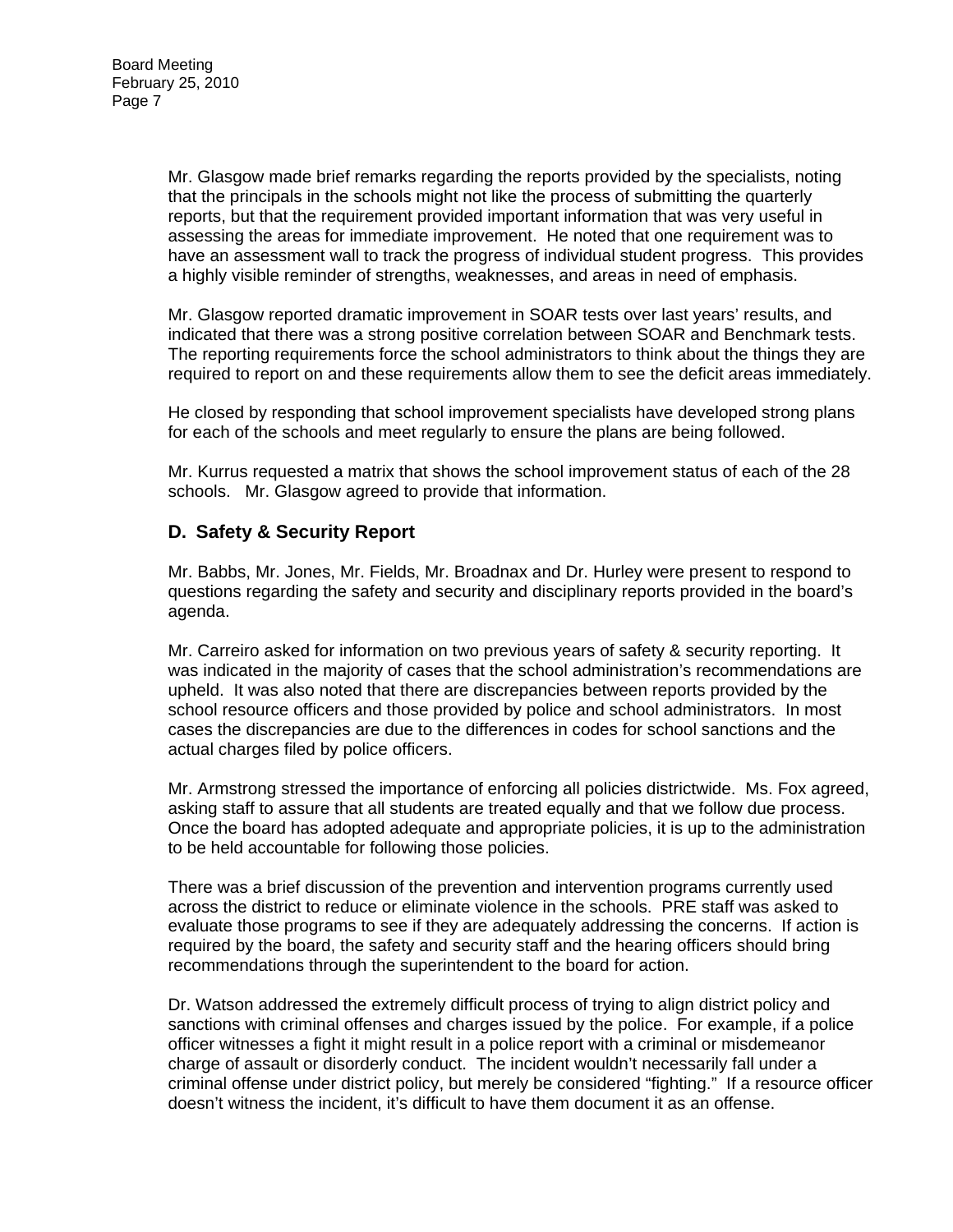#### *Dr. Daugherty arrived at 7:17 p.m.*

Mr. Kurrus asked that we use the definitions provided in Arkansas statues regarding weapons and those actions that are mandated for reporting under the law to reduce the discrepancies.

Dr. Daugherty suggested working more closely with local police, especially in cases where they interact with students in the community. It would reduce conflicts in the schools if the police would report incidents that might escalate during the school day. It's important to assure students, parents and teachers that policies are being followed and that the administration and board do everything possible to safeguard the children and make our schools safer.

Ms. Kohler addressed the board regarding the district's disciplinary committee and their efforts to ensure that employees are included in the decisions made at the student hearing office. She noted that there are parents on the committee, as well as teachers, principals, and administrators. She invited board members to attend and to witness the process. Dr. Broadnax also invited board members to visit the student hearing office for additional discussion or to witness the process.

Mr. Carreiro and Mr. Armstrong asked for information and reports regarding students being moved to schools at the secondary level outside of their attendance zones. He requested a report on how many students at the high school level are assigned from their attendance zone, and how many are transfers-no-transportation or majority-to-minority transfers. Mr. Armstrong asked to ensure that Hall is not "a dumping ground" and to see where students are being assigned when they return from the alternative sites.

Dr. Watson indicated that she would review the number of suspensions or expulsions which were modified at the student hearing office, if they were returned to their attendance zone schools, and if not where they are being placed. Each offense has to be reviewed individually.

## **E. Disciplinary Summary Reports, 2007-08, 2008-09, 2009-10**

The disciplinary summary reports were attached to the agenda as requested. Discussion on this topic was included with the previous review and discussion on the safety and security reports.

# **F. Budget Update**

Mr. Bailey provided a brief update. In addition, he introduced Leroy Harris to provide an update on the federal stimulus funding budget and expenditures. At the time of the meeting, no additional information had been received from the State regarding the application on additional stimulus funding from the federal government.

Mr. Harris reported that funding had been allocated for after school tutoring programs in twenty-two (22) schools, both Title I and non-Title I schools. Interactive White boards, purchased with these funds, are being installed at several schools, with installation complete at Mann.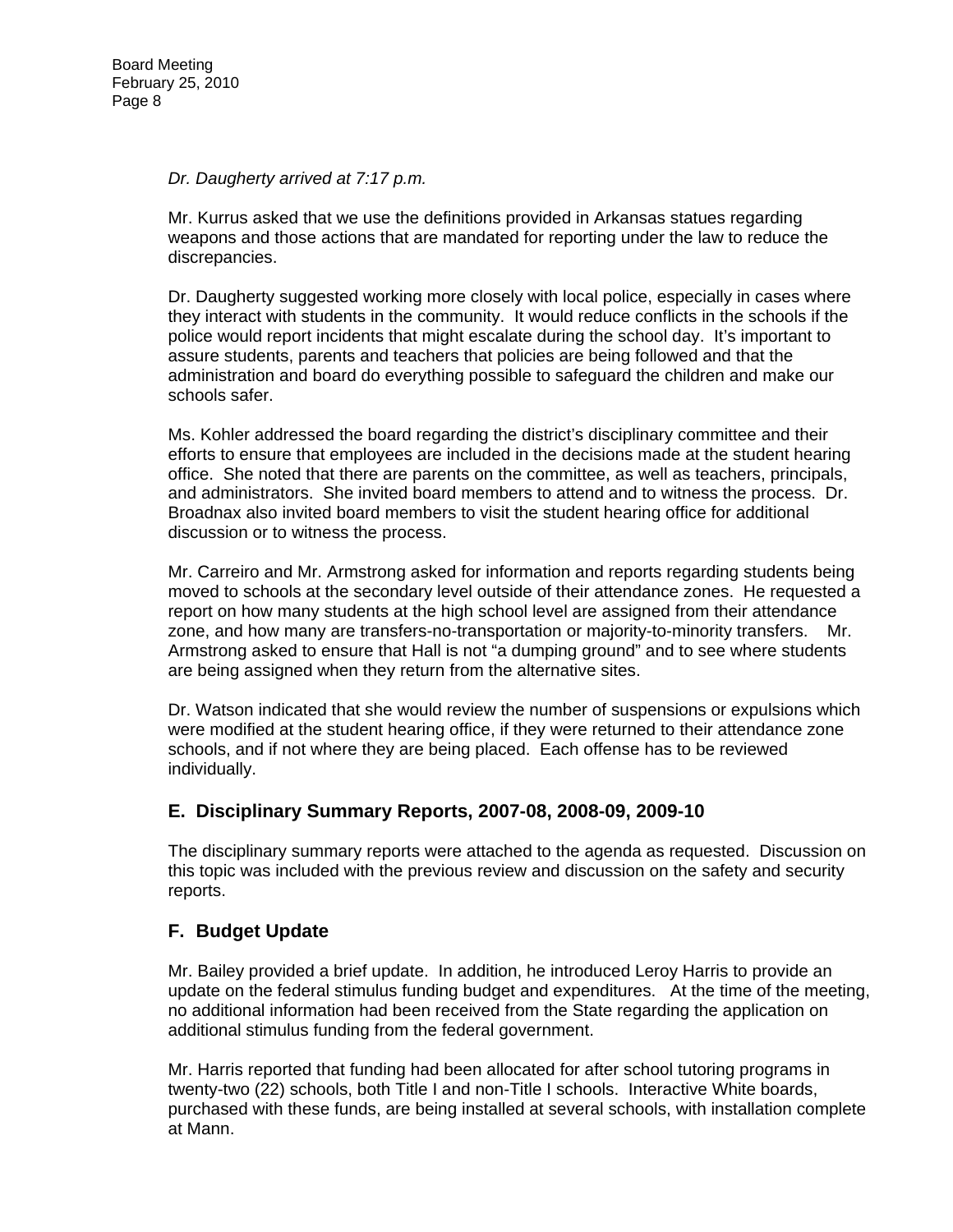*The board briefly recessed at 7:52 p.m. and returned at 8:07 p.m.* 

#### **G. Internal Auditors Report**

Mr. Becker's report was provided as part of the board's agenda. No additional information was provided.

## **IV. APPROVAL OF ROUTINE MATTERS**

#### **A. Minutes**

Minutes from the regular board meeting held on January 28, 2010 and from a special meeting held on February 11, 2010 were presented for the board's review and approval. Ms. Curry made a motion to approve the minutes as submitted. Ms. Fox seconded the motion and it **carried unanimously**.

## **V. EDUCATIONAL SERVICES**

#### **A. Grant Proposal – AR Coordinated School Health and Wellness Center Initiative**

The Arkansas Department of Education Coordinated School Health (CSH) and Wellness Center Initiative competitive grants are intended to promote health, wellness, and academic achievement in Arkansas' public schools. School based wellness centers are partnerships created by schools and communities to provide on-site services that promote the health and educational success of students.

The LRSD proposal would place a wellness center at McClellan High school. The three goals detailed in the application include: 1) to implement the CSH model to improve academic achievement, promote school health programs and garner community support through the implementation of a coordinated school health center; 2) establish a school based wellness center; and 3) develop a quality school based mental health program within the wellness center.

Grant funding would be used to employ a wellness center coordinator and a full time registered nurse, to purchase equipment to support the wellness center, and to provide materials and supplies for prevention and early intervention programs.

Margo Bushmiaer, Linda Young and Reginald Merritt were present to respond to questions. Dr. Mitchell moved to approve the submission as presented. Ms. Curry seconded the motion and it **carried 6-0.**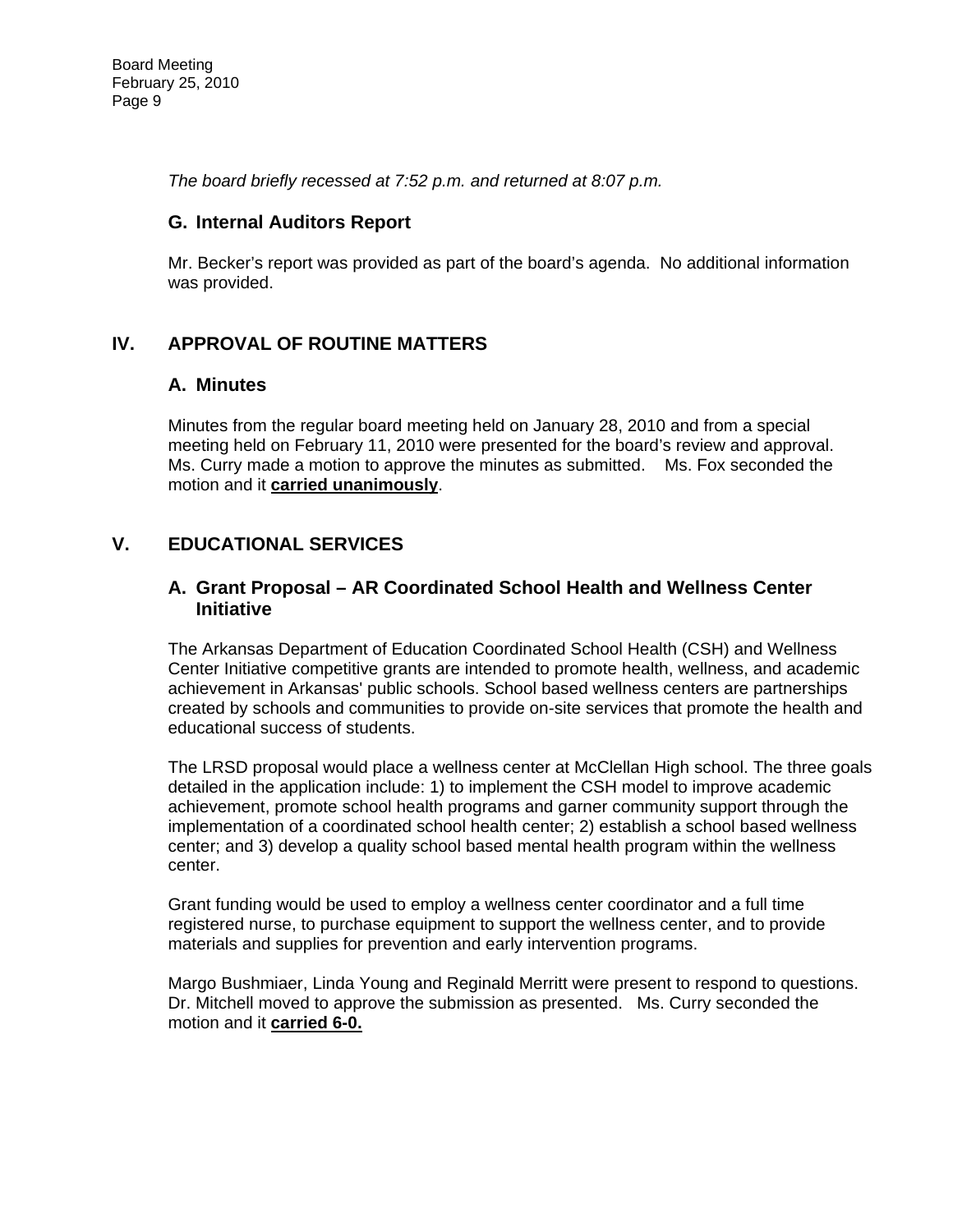#### **VI. HUMAN RESOURCES**

#### **A. Personnel Changes**

Routine personnel changes were printed in the board's agenda. Mr. Kurrus moved to approve the personnel changes as presented; Dr. Mitchell seconded the motion and it **carried unanimously**.

## **B. Calendar Change**

#### **SUSPENSION OF THE RULES**

Ms. Fox moved to suspend the rules to consider a change to the district's student attendance calendar. Mr. Carreiro seconded the motion and it **carried unanimously**.

Students have missed five days of school due to inclement weather this winter. One day was made up on Monday, February 15, which was scheduled as a professional development day. The administration recommended student attendance on Friday, March 19, which was scheduled as a teacher record day. The remaining three days will be made up at the end of the school year, June 2, 3, and 4, 2010. Dr. Mitchell moved to approve the recommendation. Ms. Fox seconded the motion and it **carried unanimously**.

## **C. Negotiated Settlement Agreement**

After approval of a **suspension of the rules**, the agenda was reordered and action on this proposed settlement agreement was taken earlier in the meeting.

Mr. Eddings proposed settlement of a dispute between the LRSD and a former employee. Mr. Kurrus moved approval of the agreement which provided a total settlement in the amount of \$2,000.00. Mr. Carreiro seconded the motion and it **carried unanimously.**

## **VII. FINANCE & SUPPORT SERVICES**

## **A. GAAP Financial Statements and Audit Report for June 30, 2009**

Mr. Carreiro served on the district's audit committee and was asked to make comments and to introduce the audit findings. He reported that the new audit firm, Hudson Cisne & Company, had presented the findings to the audit committee and he expressed appreciation to committee members for the time they had devoted to the district. Committee members included: Bob Birch, Alonzo Williams, JoAnn Thomas, Sarah Lenehan, Bob Whitfield and Beverly Richardson.

Mr. Kurrus moved to approve the audit, Ms. Fox seconded the motion.

Corey Moline, representing Hudson Cisne & Company, identified a few "carry over" audit findings which were identified as deficiencies in internal control. At the time of the audit, these deficiencies were in the process of being corrected and were not of serious concern once steps to manage and resolve these issues were implemented.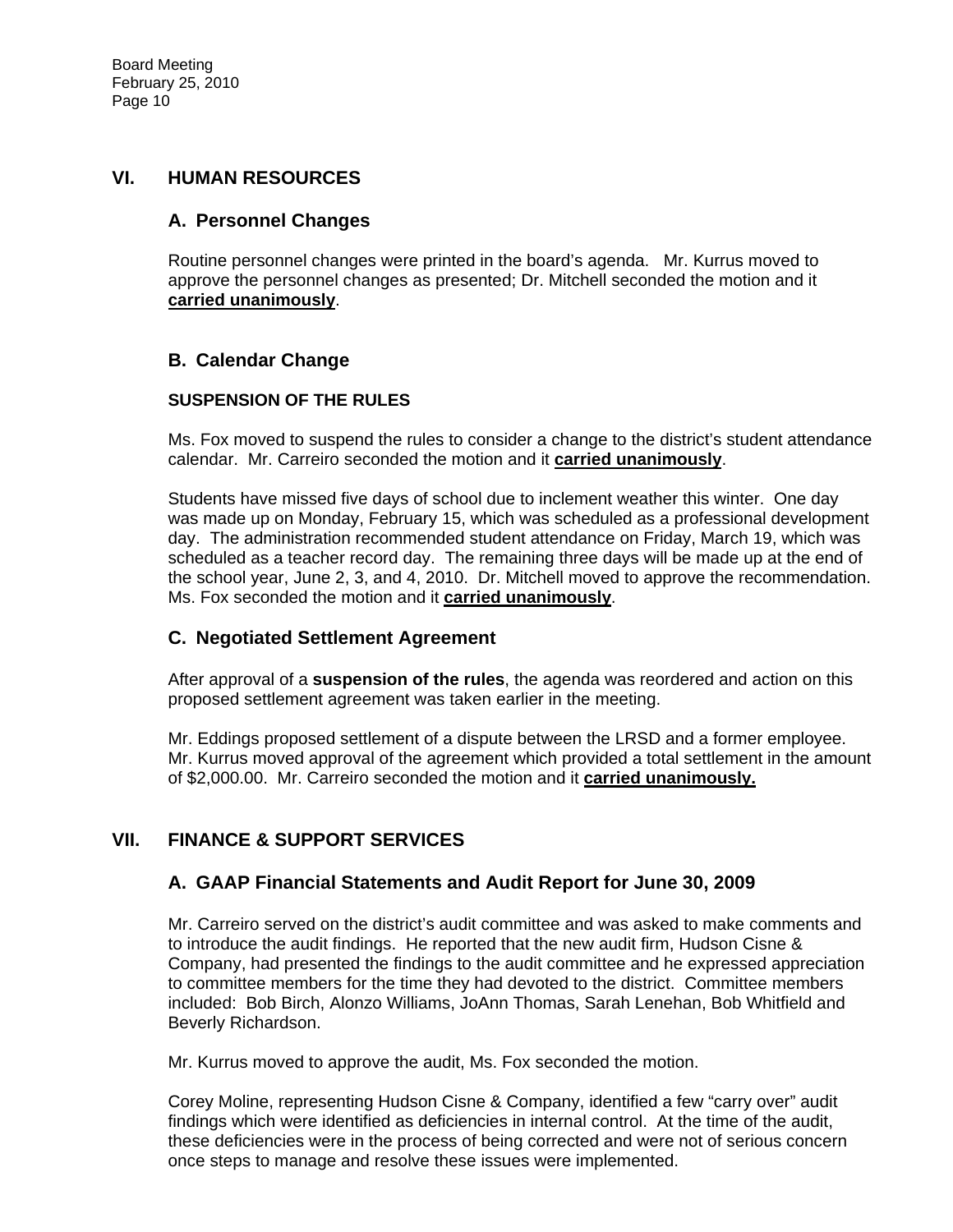Mr. Moline reported that the entire condition of the district was listed in the financial statements, and a "clean" opinion was given on the financial statements. With regards to federal programs compliance, Mr. Moline reported that no deficiencies were found.

 Mr. Kurrus asked about the desegregation loan on the liability statement, listed at \$5 million, and he asked board members to read *Note 6* of the audit statement regarding the desegregation agreement and funding issues. He also expressed concern regarding the \$23.2 million paid each year in teacher retirement contributions. Mr. Bailey responded to questions.

After discussion, the motion **carried 6-0**. (*Dr. Daugherty was not present at the time of the vote.)* 

## **B. Resolution: Adoption of the LRSD Ten-Year Facilities Master Plan**

The Ten-Year Facilities Master Plan is required by the Academic Facilities and Transportation Department of the Arkansas Department of Education. The full report is completed and submitted to the ADE on-line; however a printed copy was provided for review in the board's conference room. Wayne Adams was available to respond to questions from the board, and he noted that no additional funding is received for the projects included in the report. A resolution approving the submission is required by the ADE and was presented for the board's consideration. Dr. Mitchell made a motion to approve the Resolution; Ms. Fox seconded the motion, **carried unanimously**.

# **C. Approval of New Futures / Stimulus Project Contract**

## **SUSPENSION OF THE RULES**

Ms. Curry moved to suspend the rules to consider approval of the contract with New Futures for Youth. Dr. Mitchell seconded the motion.

Ms. Fox and Mr. Carreiro expressed concern regarding the consideration of this issue until more information is received on the receipt of stimulus funding. The proposal was included as part of the district's stimulus funding application and those funds would be required to pay the amounts required in the contract.

The motion to suspend the rules **failed 3-4**. Mr. Armstrong requested a roll call vote; Dr. Daugherty, Ms. Curry and Dr. Mitchell voted in favor; Mr. Armstrong, Mr. Carreiro, Ms. Fox, and Mr. Kurrus voted no.

Mr. Bailey addressed the question of presenting the issue for a vote. The item was included and approved by the board as part of the original stimulus application. The additional approval from the board was sought in light of the fact that Katherine Mitchell serves as a member of the board of New Futures for Youth.

Ken Richardson also briefly addressed the board regarding the proposal which places intervention specialists at Hamilton Learning Academy. These specialists work directly with students who are most in need of in-school and after school services. The outside social services and the specialists will assist them as they reenter their attendance zone schools. Mr. Richardson reported that New Futures was attempting to develop a model project which would be funded in the future through means other than federal stimulus funds.